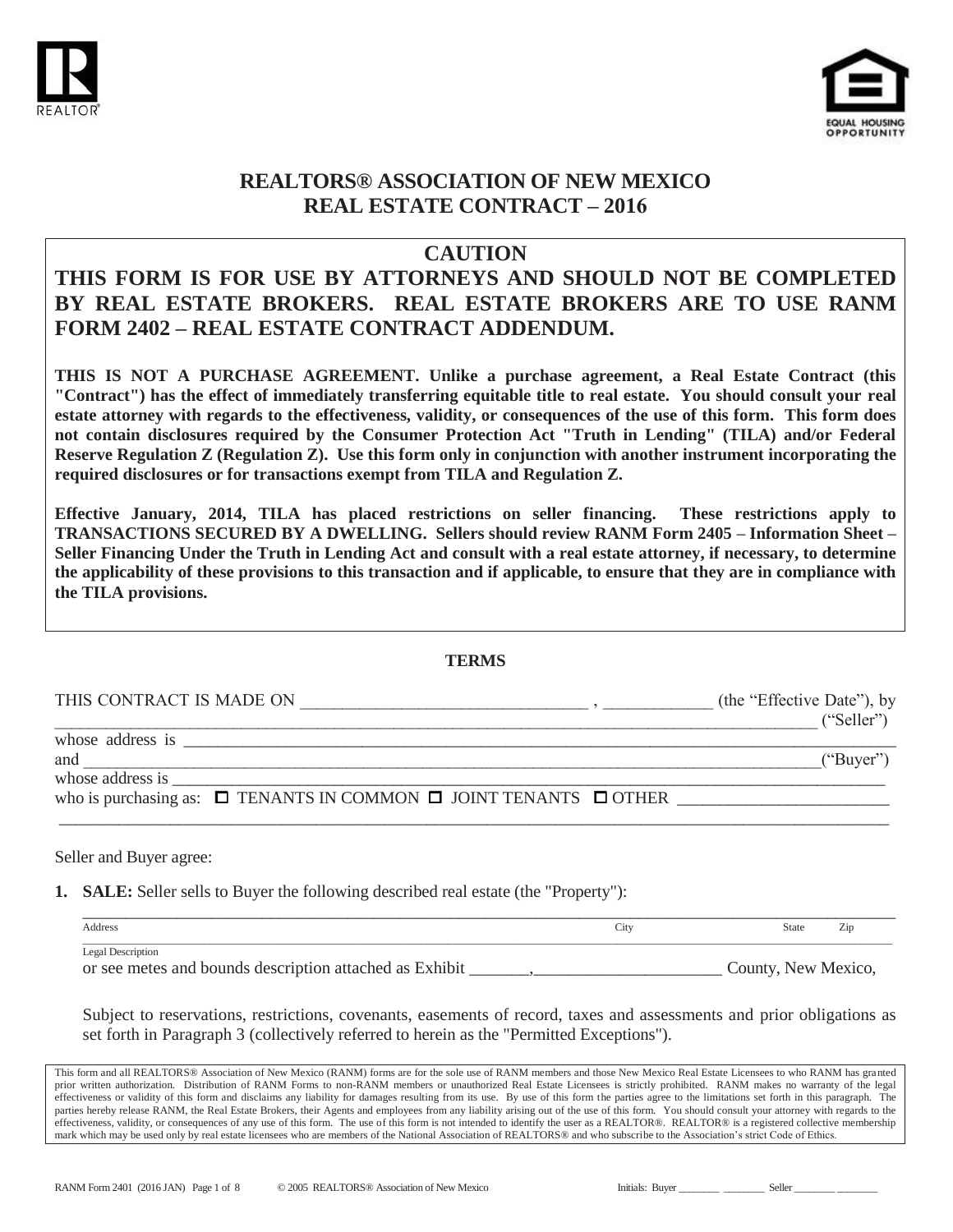### **2. PRICE AND PAYMENT.**

#### **A. BUYER WILL PAY:**

| <b>CONTRACT SALE PRICE</b>                            |                         |  |
|-------------------------------------------------------|-------------------------|--|
| (Total of Down Payment, Assumed Prior Obligations \$_ | and Balance Due Seller) |  |
|                                                       | Dollars                 |  |
| (1) DOWN PAYMENT                                      |                         |  |
|                                                       | Dollars                 |  |
|                                                       |                         |  |

|                                                              | $\sim$ $\sim$ $\sim$ $\sim$ |
|--------------------------------------------------------------|-----------------------------|
| (2) ASSUMED PRIOR OBLIGATIONS                                |                             |
|                                                              | Dollars)                    |
| (3) BALANCE DUE SELLER (including wrapped Prior Obligations) |                             |
|                                                              |                             |

#### PAYABLE AS FOLLOWS:

If not sooner paid pursuant to the terms of this Contract, the entire Balance Due Seller shall be due and payable 30 years from the date of the first payment.

- **B. INTEREST ON BALANCE DUE SELLER.** Except as specifically stated to the contrary in Paragraph 2A, the Balance Due Seller will bear interest at the rate of \_\_\_\_\_\_\_\_\_\_\_% per year (the "Interest Rate") from the Effective Date, and the payments will be paid to Escrow Agent (named below) and continue until the entire Balance Due Seller plus any accrued interest due to Seller is fully paid.
- **C. LATE CHARGES AND COLLECTION COSTS.** Buyer will pay all late charges and all collection costs incurred on all Prior Obligations paid directly by Buyer or through Escrow Agent. A late charge of  $\$\$  will be due and payable by Buyer on any payment that is over days overdue. Late charges will be paid to Seller as additional interest.

### **D. APPLICATION OF PAYMENTS ON BALANCE DUE SELLER.**

**(1)** Initial only one of the following two paragraphs.

**PERIODIC INTEREST**. Payments received by Escrow Agent, excepting prepayments, will be \_\_\_\_\_ applied to regularly scheduled installments in the order in which payments are due and will be \_\_\_\_\_ credited as though the payments had been made on their respective due dates, first to interest and then to \_\_\_\_\_ the Balance Due Seller.

**DAILY INTEREST**. Payments will be applied as of the date of receipt by Escrow Agent, first to accrued interest then to the Balance Due Seller.

**(2)** All payments will be assumed to be regular payments, and not prepayments, unless otherwise specified by Buyer in writing at the time of delivering the payments to Escrow Agent. Buyer may prepay all or any part of the Balance Due Seller without penalty, *unless* the Property is non-residential and this Contract provides for a prepayment penalty or prohibition against pre-payment. Any prepayment will be credited first to accrued interest, then to the Balance Due Seller, and then to Prior Obligations assumed by Buyer. Notwithstanding any prepayments, Buyer will make the next regularly scheduled payments.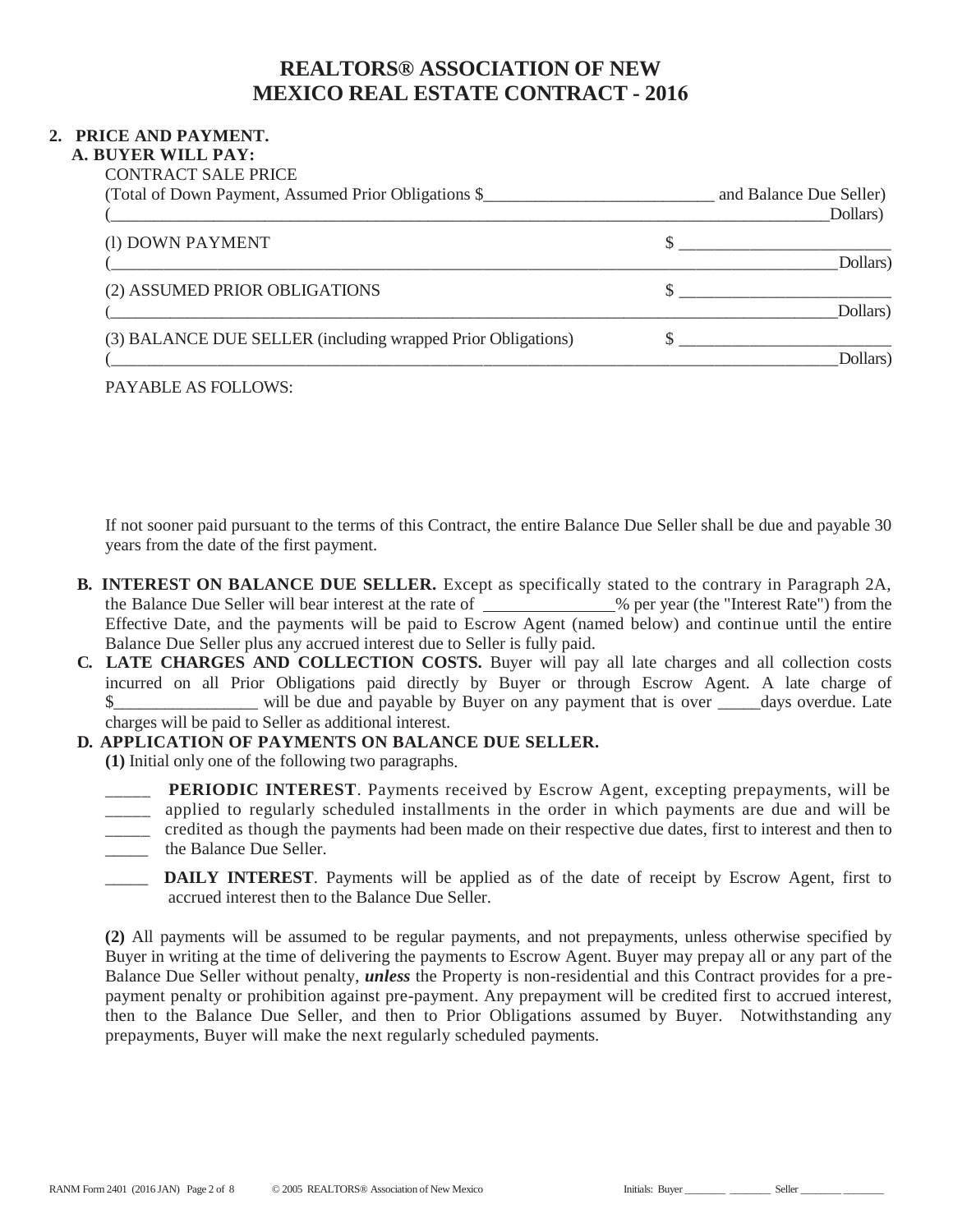#### **3. PRIOR OBLIGATIONS.**

**A**. Each of the following Prior Obligations is currently outstanding on the Property:

| <b>Type of Lien or Obligation</b> | <b>Holder Loan Number</b> | <b>Recording Data</b> |
|-----------------------------------|---------------------------|-----------------------|
|                                   |                           |                       |

 $\overline{\phantom{a}}$  , and the contribution of the contribution of the contribution of the contribution of the contribution of the contribution of the contribution of the contribution of the contribution of the contribution of the

**B. IF ANY PRIOR OBLIGATIONS ARE CURRENTLY OUTSTANDING ON THE PROPERTY, INITIAL ANY OF THE FOLLOWING PARAGRAPHS WHICH APPLY. ONLY THE INITIALED PARAGRAPHS WILL APPLY.** Seller and Buyer appoint Escrow Agent as their Attorney-in-Fact for the limited purpose of obtaining account information as needed from the holders of the Prior Obligations. **(1) ASSUMED PRIOR OBLIGATIONS.**

- **(a) PAID THROUGH ESCROW.** Buyer assumes and agrees to pay and perform the Prior \_\_\_\_\_\_Obligations in accordance with their terms. Buyer will make the required payments on the \_\_\_\_\_\_ Prior Obligations, together with the required payments on this Contract, to Escrow Agent, \_\_\_\_\_\_ which will remit the payments to the proper payee. Buyer will advise Escrow Agent of any \_\_\_\_\_\_ change in the amount of the payment due on any Prior Obligations. When the Balance Due \_\_\_\_\_\_ Seller is fully paid, this Escrow will terminate and Buyer will make the required payments on \_\_\_\_\_\_ the Prior Obligations directly to the proper payee. This Paragraph applies to the following Prior \_\_\_\_\_\_ Obligations:\_\_\_\_\_\_\_\_\_\_\_\_\_\_\_\_\_\_\_\_\_\_\_\_\_\_\_\_\_\_\_\_\_\_\_\_\_\_\_\_\_\_\_\_\_\_\_\_\_\_\_\_\_\_\_\_\_\_\_\_\_\_\_\_\_\_\_\_ \_\_\_\_\_\_\_\_\_\_\_\_\_\_\_\_\_\_\_\_\_\_\_\_\_\_\_\_\_\_\_\_\_\_\_\_\_\_\_\_\_\_\_\_\_\_\_\_\_\_\_\_\_\_\_\_\_\_\_\_\_\_\_\_\_\_\_\_\_\_\_\_\_\_\_\_\_\_\_\_\_\_\_\_\_
- **(b) PAID DIRECTLY BY BUYER.** Buyer assumes and agrees to pay and perform the Prior Obligations \_\_\_\_\_\_ in accordance with their terms. Buyer will make the required payments on the Prior Obligations directly to the proper payee. If Buyer fails to pay the required payments before they become \_\_\_\_\_\_ delinquent, Seller may pay the payment. Payment by Seller will not be deemed a waiver of \_\_\_\_\_\_ Buyer's default, and the amount paid by Seller will be immediately due and payable to Seller and \_\_\_\_\_\_ will bear interest from date of payment by Seller until paid at the highest Interest Rate provided in Paragraph 2B. This Paragraph applies to the following Prior Obligations: \_\_\_\_\_\_\_\_\_\_\_\_\_\_\_\_\_\_\_\_\_\_\_\_\_\_\_\_\_\_\_\_\_\_\_\_\_\_\_\_\_\_\_\_\_\_\_\_\_\_\_\_\_\_\_\_\_\_\_\_\_\_\_\_\_\_\_\_\_\_\_\_\_\_\_\_\_\_\_\_\_\_\_\_\_

#### **(2) WRAPPED PRIOR OBLIGATIONS.**

- **(a) PAID THROUGH ESCROW.** Buyer does not assume and does not agree to pay the Prior Obligations. \_\_\_\_\_\_ All required payments due on the Prior Obligations will be remitted by Escrow Agent to the \_\_\_\_\_\_ proper payee out of the payments on the Balance Due Seller. If Buyer fails to pay the required \_\_\_\_\_\_ payments before they become delinquent, Seller may pay the payment. Payment by Seller will \_\_\_\_\_\_ not be deemed a waiver of Buyer's default, and the amount paid by Seller will be immediately \_\_\_\_\_\_ due and payable to Seller and will bear interest from the date of payment by Seller until paid at \_\_\_\_\_\_ the highest Interest Rate provided in Paragraph 2B. Upon payment of the Balance Due Seller, \_\_\_\_\_\_ Seller will obtain a release of the Property from the lien of the wrapped Prior Obligations. Seller \_\_\_\_\_\_ will notify the Escrow Agent of any changes in the monthly payment required by the mortgage \_\_\_\_\_\_ servicer. Buyer shall pay all late payment penalties on the above-referenced lien. This Paragraph \_\_\_\_\_\_applies to the following Prior Obligations: \_\_\_\_\_\_\_\_\_\_\_\_\_\_\_\_\_\_\_\_\_\_\_\_\_\_\_\_\_\_\_\_\_\_\_\_\_\_\_\_\_\_\_\_\_
- **(b) PAID DIRECTLY BY SELLER.** Buyer does not assume and does not agree to pay the Prior \_\_\_\_\_\_ Obligations. Seller will be responsible for all payments required under the Prior \_\_\_\_\_\_Obligations and will keep the Prior Obligations in good standing. Upon payment of the \_\_\_\_\_\_ Balance Due Seller, Seller will obtain a release of the Property from the lien of the \_\_\_\_\_\_ wrapped Prior Obligations. This Paragraph applies to the following Prior Obligations: \_\_\_\_\_\_\_\_\_\_\_\_\_\_\_\_\_\_\_\_\_\_\_\_\_\_\_\_\_\_\_\_\_\_\_\_\_\_\_\_\_\_\_\_\_\_\_\_\_\_\_\_\_\_\_\_\_\_\_\_\_\_\_\_\_\_\_\_\_\_\_\_\_\_\_\_\_\_\_\_\_\_\_\_\_\_

\_\_\_\_\_\_\_\_\_\_\_\_\_\_\_\_\_\_\_\_\_\_\_\_\_\_\_\_\_\_\_\_\_\_\_\_\_\_\_\_\_\_\_\_\_\_\_\_\_\_\_\_\_\_\_\_\_\_\_\_\_\_\_\_\_\_\_\_\_\_\_\_\_\_\_\_\_\_\_\_\_\_\_\_\_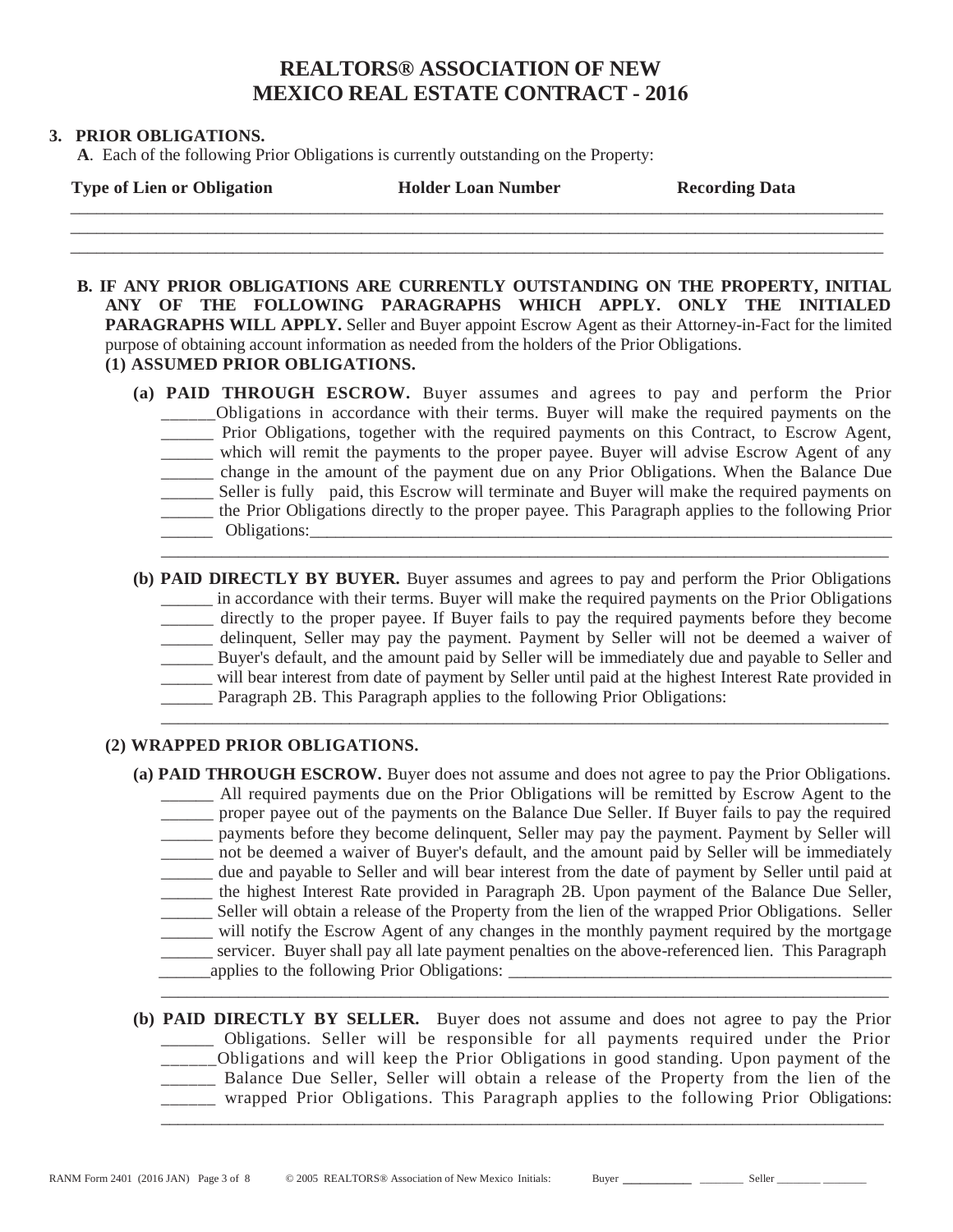**IMPORTANT NOTICE: SELLER AND BUYER DO HEREBY ACKNOWLEDGE THAT THE ABOVE-REFERENCED LIEN(S) OR OBLIGATION(S) CONTAIN A "DUE ON SALE" PROVISION, WHICH GIVES THE MORTGAGE/DEED OF TRUST HOLDER THE OPTION TO REQUIRE IMMEDIATE AND FULL PAYMENT OF THE LOAN(S) IN THE EVENT OF SALE OR DISPOSITION OF THE PROPERTY. THE SELLER AND BUYER HEREBY AGREE THAT IF THE ABOVE-REFERENCED MORTGAGE/DEED OF TRUST HOLDER ELECTS TO ACCELERATE THE UNPAID BALANCE OF THE ABOVE-DESCRIBED LOAN(S), THE BUYER SHALL BE FULLY RESPONSIBLE FOR THE PAYMENT OF ALL SUMS REQUIRED ON SUCH LOAN(S) AND ALL AMOUNTS SO PAID SHALL BE CREDITED TO THE UNPAID PRINCIPAL BALANCE AND ACCRUED INTEREST ON THIS CONTRACT. SELLER SHALL NOTIFY BUYER IN WRITING OF ACCELERATION BY THE MORTGAGE/DEED OF TRUST HOLDER AND BUYER SHALL HAVE A PERIOD OF 30 DAYS AFTER MAILING OF SUCH NOTICE TO COMPLY. FAILURE OF BUYER TO COMPLY SHALL CONSTITUTE A DEFAULT UNDER THE TERMS OF THIS CONTRACT.** 

- **4. BUYER TO MAINTAIN PROPERTY; PAY INSURANCE, TAXES AND PAVING LIENS; AND SELLERS' RIGHTS.**
	- **A. MAINTENANCE.** Buyer will maintain the Property in as good condition as on the Effective Date, excepting normal wear and tear. Buyer will obey all applicable laws governing the use of the Property, including but not limited to environmental laws.
	- **B. INSURANCE.** Buyer shall maintain the following insurance coverage with an insurance company satisfactory to Seller. Such insurance shall be maintained for the benefit of Buyer and Seller as their interests may appear. Buyer will furnish a copy of the insurance policy or certificate of the insurance policy to Seller annually before expiration of existing insurance stating that coverage will not be canceled or diminished without a minimum of 15 days prior written notice to Seller.
		- **(1)** Insurable improvements upon the Property shall be insured against the hazards covered by fire and extended coverage in the amount of: (Initial either Paragraph (a) OR (b) below)
			- \_\_\_\_\_\_ **(a)** \$\_\_\_\_\_\_\_\_\_\_\_\_\_\_\_\_\_\_; OR
			- \_\_\_\_\_\_ **(b)** not less than the greater of the replacement cost of the improvements or the Balance Due Seller; and
		- **(2)** Public liability insurance in an amount not less than \$ \_\_\_\_\_\_\_\_\_\_\_\_\_shall be maintained with Seller as additional named insured.
	- **C. TAXES.** The property taxes for the current year have been divided and prorated between Seller and Buyer as of the Effective Date and Buyer is responsible for and will pay the taxes and assessments of every kind against the Property. If permitted by the applicable assessor, Buyer will have the Property assessed for taxation in Buyer's name. Unless taxes are paid through an escrow account, Buyer will send copies of paid tax receipts to Seller within 30 days after the taxes become due and payable.
	- **D. PAVING, UTILITY AND OTHER IMPROVEMENT LIENS AND CHARGES.** Subject to proration, Buyer assumes any paving, utility or other improvement liens or charges now or later assessed against the Property and will pay all installments of principal and interest thereon that become due after the Effective Date.
	- **E. SELLER'S RIGHTS.** If Buyer fails to pay any amounts required to be paid by Paragraphs 4 B, C, and D before the amounts become delinquent, Seller may pay the amounts (but is not obligated to do so) for protection of the Property and Seller's interest in the Property. Payment of the amounts will not be deemed a waiver of the Buyer's default for failure to pay the amounts, and the amounts that have been paid will be immediately due and payable to Seller, and will bear interest until paid at the highest Interest Rate provided in Paragraph 2B.
- **5. BUYER'S RIGHT TO POSSESSION.** Buyer will be entitled to take and retain possession of the Property unless and until Buyer's rights in the Property are terminated by Seller as provided in Paragraph 8.
- **6. BUYER'S RIGHT TO SELL, ASSIGN, CONVEY, OR ENCUMBER.** A sale, assignment, conveyance or encumbrance of all or any portion of Buyer's interest in this Contract or the Property to any person or entity (an "Assignee") constitutes a Transfer under this Contract.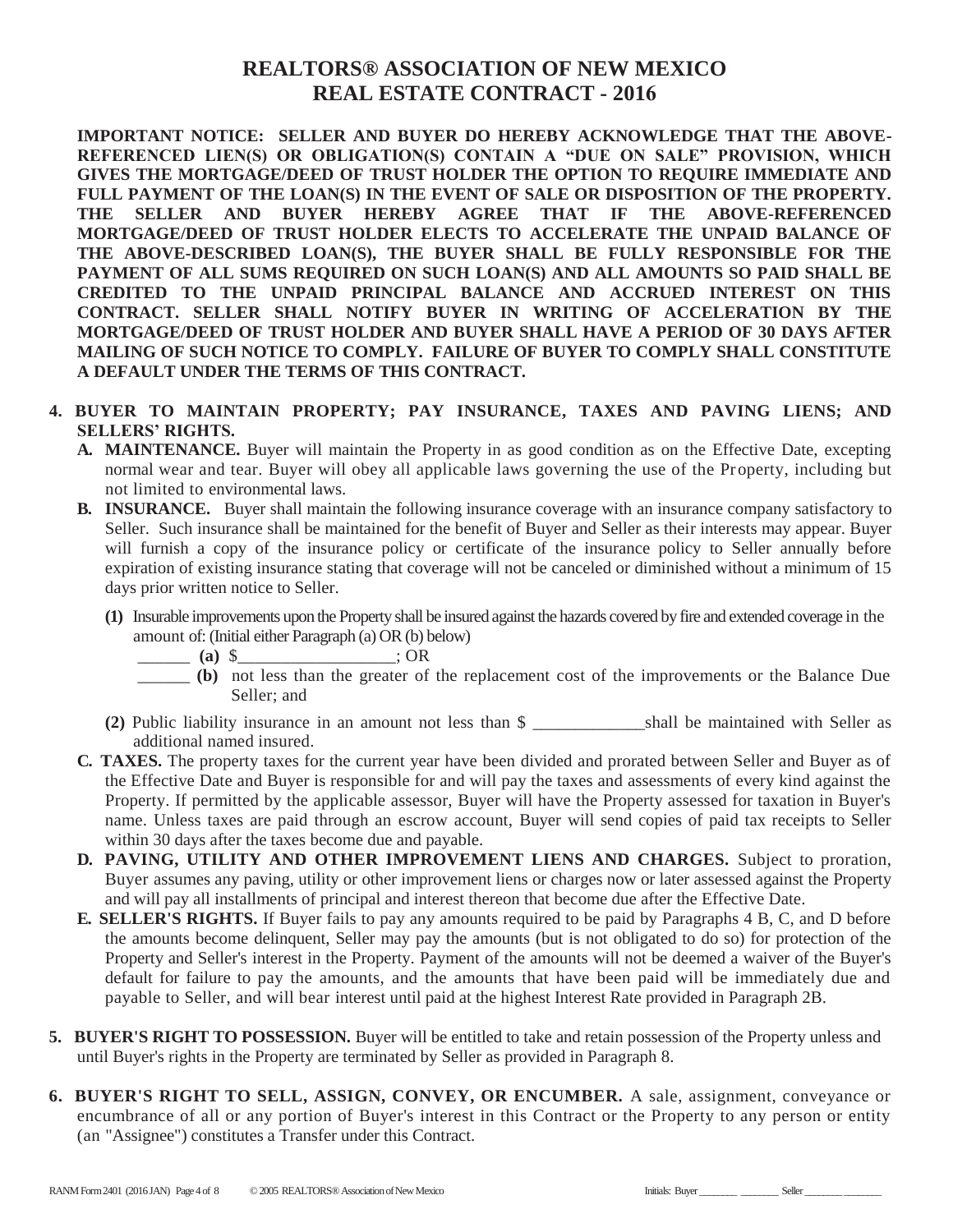- **A. SALE WITHOUT CONSENT OF SELLER.** A Transfer to an Assignee will not require the consent of Seller. Buyer will not, however, be released from Buyer's obligations under this Contract by any Transfer under this Paragraph. Buyer will deliver a copy of the written evidence of the Transfer (the "Transfer Document") to Escrow Agent.
- **B. NO SALE WITHOUT CONSENT OF SELLER. CAUTION: THE FOLLOWING PARAGRAPH SEVERELY RESTRICTS THE RIGHT OF BUYER TO TRANSFER THIS CONTRACT AND THE PROPERTY. To invoke this Paragraph, initial where indicated. If this Paragraph is initialed, paragraph 6A does not apply.**

\_\_\_\_\_ A Transfer without payment of the Balance Due Seller will require obtaining the prior written consent \_\_\_\_\_ of Seller, which Seller will not unreasonably withhold. A Transfer without payment of the Balance Due \_\_\_\_\_ Seller, and without the prior written consent of Seller, will be an event of default for which Seller \_\_\_\_\_will have the right to send a Default Notice pursuant to Paragraph 8 and to demand payment of the Balance Due Seller.

**Caution: If the Property is subject to any Prior Obligations, the provisions of such Prior Obligations should be examined carefully for any conflict with Paragraph 6.**

**7. TITLE INSURANCE OR ABSTRACT.** Seller is delivering a Contract Purchaser's Title Insurance Policy to Buyer or Abstract of Title to Escrow Agent at the time this Contract is escrowed, showing insurable or marketable title to the Property as of the Effective Date, subject to the Permitted Exceptions, and Seller is not obligated to provide other evidence of title.

#### **8. SELLER'S RIGHTS IF BUYER DEFAULTS.**

**A. DEFAULT NOTICE.** Time is of the essence in this Contract. If Buyer fails to pay or perform any obligation of Buyer under this Contract, the failure will constitute a default and Seller may give notice of default to Buyer, specifying the default and the curative action required (the "Default Notice"), at Buyer's mailing address as follows: \_\_\_\_\_\_\_\_\_\_\_\_\_\_\_\_\_\_\_\_\_\_\_\_\_\_\_\_\_\_\_\_\_\_\_\_\_\_\_\_\_\_\_\_\_\_\_\_\_\_\_\_\_\_\_\_\_\_\_\_\_\_\_\_\_\_\_\_\_\_\_\_\_\_\_\_\_\_\_\_\_\_\_\_

or at such other address that Buyer may designate by a written, signed statement delivered to Escrow Agent. If Seller's attorney sends a Default Notice, Buyer will pay within the time allowed the additional sum of \$100.00, plus gross receipts tax and postage, for Seller's attorneys' fees and costs in connection with sending of the Default Notice.

**B. MANNER OF GIVING DEFAULT NOTICE.** Default Notice will be given in writing by certified mail, return receipt requested, and regular first class mail, addressed to Buyer at the address for Buyer provided in Paragraph 8A, with a copy to Escrow Agent. Default Notice given as provided in Paragraph 6A is sufficient for all purposes, whether or not the Default Notice is actually received.

### **C. BUYER'S FAILURE TO CURE DEFAULT RESULTS IN TERMINATION OF BUYER'S EQUITABLE RIGHTS IN THE PROPERTY OR ACCELERATION OF BALANCE DUE SELLER.**

- **(l)** If Buyer fails or neglects to cure any default within 30 days after the date Seller's Default Notice is mailed, then Seller may, at Seller's option, either:
	- **(a)** declare the Balance Due Seller to be then due and proceed to enforce payment of the Balance Due Seller, plus any accrued interest, together with reasonable attorneys' fees, postage and costs in which case the special warranty deed will remain in escrow; or
	- **(b)** terminate Buyer's rights in the Property and retain all sums paid as liquidated damages to that date for the use of the Property, and all rights of Buyer in the Property will end. If the Contract is terminated by Seller, Buyer will forfeit all payments made pursuant to this Contract. Buyer waives any claim to the payments if a default occurs and Seller elects to terminate Buyer's rights in the Property. If Buyer's rights in the Property are terminated, Buyer waives any and all rights and claims for reimbursement for improvements Buyer may have made to the Property. Buyer will be liable to Seller to the extent permitted by law for failure to comply with Paragraph 4A.
- **(2)** If the final day for curing the default falls on a non-business day of Escrow Agent, then the period for curing the default will extend to the close of business on the next business day of Escrow Agent.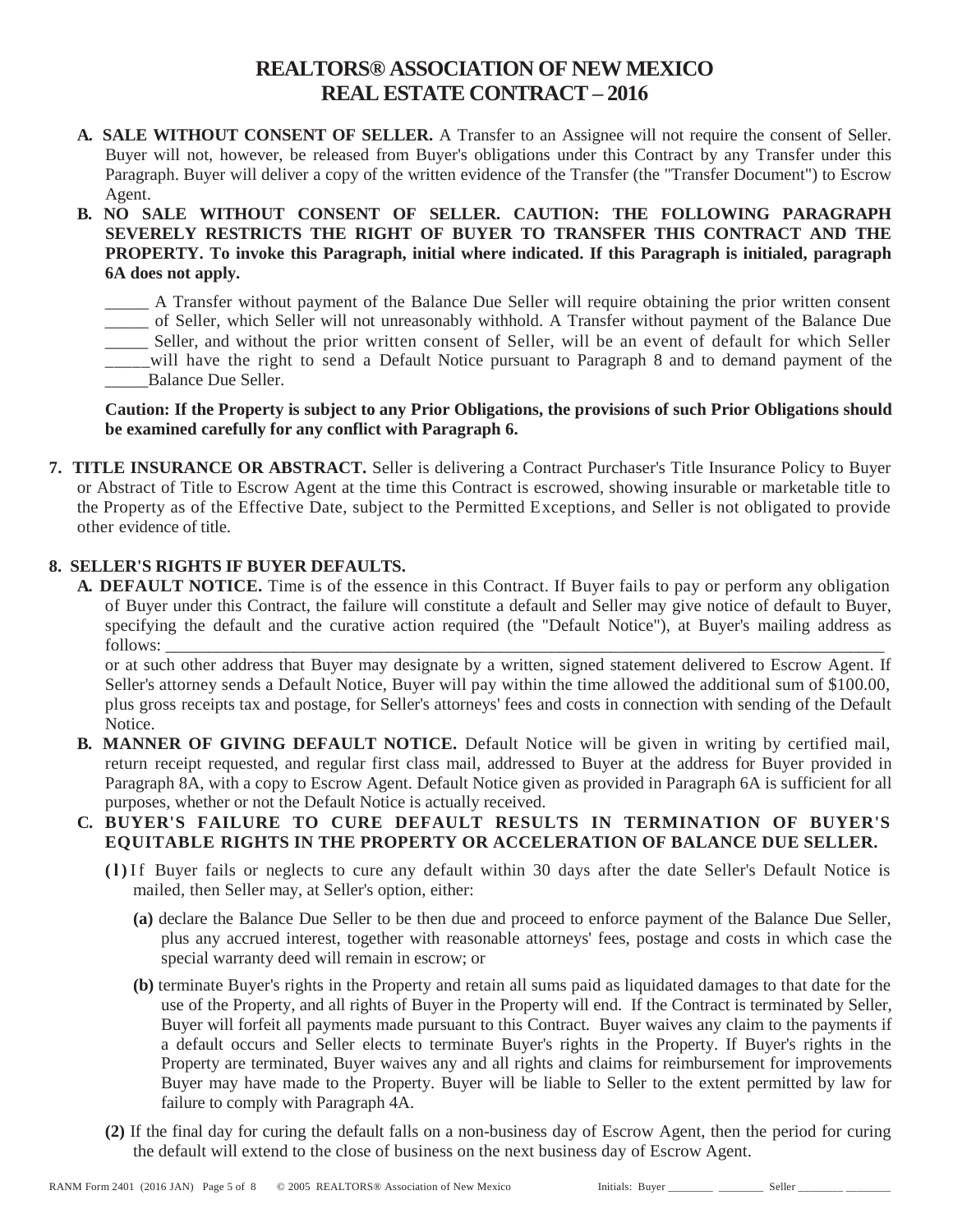- **(3)** Acceptance by Escrow Agent of any payment tendered will not be deemed a waiver by Seller of Buyer's default or extension of the time for cure of any default under this Contract.
- **D. AFFIDAVIT OF UNCURED DEFAULT AND ELECTION OF TERMINATION.** A recordable affidavit (the "Default Affidavit") made by Seller, Seller's agent, or Escrow Agent, identifying the parties, stating the legal description of the Property or the recording date of this Contract, stating the date that Default Notice was given, stating that the specified default has not been cured within the time allowed and that Seller has elected to terminate Buyer's right in the Property, and delivered to Escrow Agent, will be conclusive proof of the uncured default and election of termination of Buyer's rights in the Property.
- **E. LEGAL RIGHT TO EVICT BUYER.** Following Seller's termination of Buyer's right in the Property, Buyer is no longer entitled to possession of the Property and shall immediately surrender possession of the same to Seller. In the event Buyer fails to surrender possession of the Property to Seller as required herein, Seller may file any action permitted by law in the district court in the county in which the Property is located to obtain possession of the Property and to remove Buyer therefrom.
- **F. NOTICE TO ASSIGNEES.** In addition to sending a Default Notice to Buyer, Seller will send all Default Notices to all Assignees who have given written notice of their name, address, and interest in the Property and who have provided a copy of the Transfer Document to Escrow Agent.
- **G. RIGHTS AND OBLIGATIONS SURVIVING TERMINATION.** In the event the Property is rented, upon termination of Buyer's rights in the Property, Buyer will provide an accounting to Seller of any prepaid rents and deposits received by Buyer from the Property, which obligation will survive termination. Notwithstanding the termination of Buyer's rights to the Property, Buyer will be liable to Seller for any failure to maintain the property as required in Paragraph 4A, as well as for any unpaid taxes or utility liens which survive the termination of Buyer's rights, prepaid rent, and rental deposits.
- **9. BINDING EFFECT.** This Contract will bind and benefit the heirs, devisees, personal representatives, successors and assigns of Seller and Buyer.
- **10. APPOINTMENT OF AND INSTRUCTIONS TO ESCROW AGENT. A. ESCROW AGENT.** Seller and Buyer appoint as Escrow Agent:
	- **A. ESCROW AGENT.** Seller and Buyer appoint as Escrow Agent:
	- **B. ESCROW DOCUMENTS.** The following papers (the "Escrowed Documents") are placed in escrow:

**\_\_\_\_\_\_\_\_\_\_\_\_\_\_\_\_\_\_\_\_\_\_\_\_\_\_\_\_\_\_\_\_\_\_\_\_\_\_\_\_\_\_\_\_\_\_\_\_\_\_\_\_\_\_\_\_\_\_\_\_\_\_\_\_\_\_\_\_\_\_\_\_\_\_\_\_\_\_\_\_\_\_\_\_\_\_\_\_\_**

- **(1)** Signed copy of this Contract.
- **(2)** Original Warranty Deed signed by Seller.
- **(3)** Original Special Warranty Deed signed by Buyer.

**(4) OTHER:** \_\_\_\_\_\_\_\_\_\_\_\_\_\_\_\_\_\_\_\_\_\_\_\_\_\_\_\_\_\_\_\_\_\_\_\_\_\_\_\_\_\_\_\_\_\_\_\_\_\_\_\_\_\_\_\_\_\_\_\_\_\_\_\_\_\_\_\_\_\_\_\_\_\_\_\_\_\_\_\_

- **C. PRIOR OBLIGATIONS.** Add the following information, if applicable:
	- **(1)** Name and address of mortgagees/escrow agents/servicing agents \_\_\_\_\_\_\_\_\_\_\_\_\_\_\_\_\_\_\_\_\_\_\_\_\_\_\_\_\_\_\_\_\_\_

**(2)** Name and address of mortgagees/escrow agents/servicing agents

Account or Loan No.

**(3)** Name and address of mortgagees/escrow agents/servicing agents \_\_\_\_\_\_\_\_\_\_\_\_\_\_\_\_\_\_\_\_\_\_\_\_\_\_\_\_\_\_\_\_\_\_\_\_ Account or Loan No.

### **D. FEES.**

**(l)** The escrow fees of Escrow Agent will be paid as follows:

If all or parts of the fees are paid by Buyer, that amount will be in addition to the amounts due from Buyer provided in Paragraph 2.

\_\_\_\_\_\_\_\_\_\_\_\_\_\_\_\_\_\_\_\_\_\_\_\_\_\_\_\_\_\_\_\_\_\_\_\_\_\_\_\_\_\_\_\_\_\_\_\_\_\_\_\_\_\_\_\_\_\_\_\_\_\_\_\_\_\_\_\_\_\_\_\_\_\_\_\_\_\_\_\_\_\_\_\_\_\_\_\_\_

\_\_\_\_\_\_\_\_\_\_\_\_\_\_\_\_\_\_\_\_\_\_\_\_\_\_\_\_\_\_\_\_\_\_\_\_\_\_\_\_\_\_\_\_\_\_\_\_\_\_\_\_\_\_\_\_\_\_\_\_\_\_\_\_\_\_\_\_\_\_\_\_\_\_\_\_\_\_\_\_\_\_\_\_\_\_\_\_

Account or Loan No.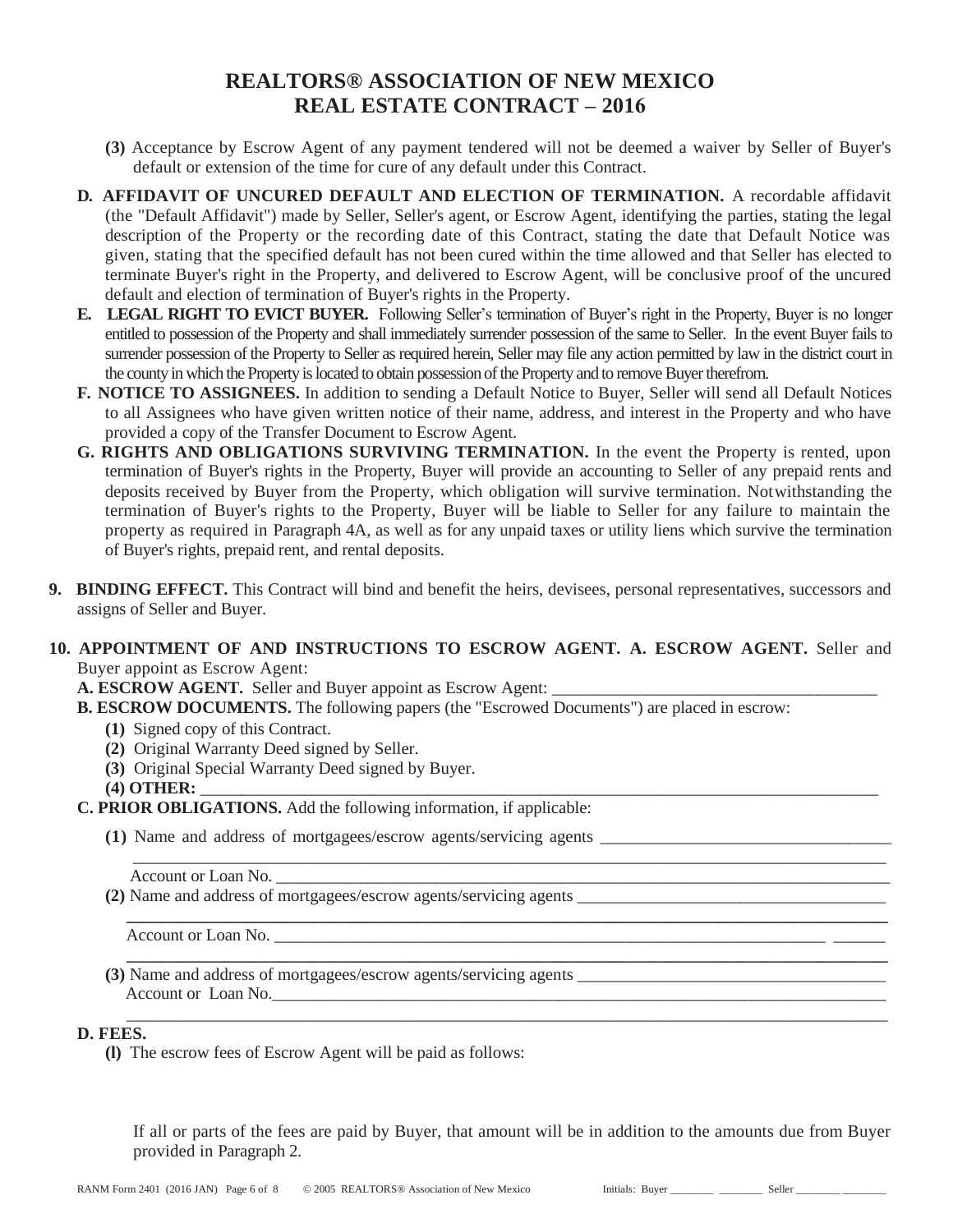- **(2)** Escrow Agent will accept all amounts paid in accordance with this Contract and remit the amounts received (less applicable escrow fees) as follows:
- **E. ACCEPTANCE OF PAYMENTS.** All payments will be deemed provisionally accepted when tendered, subject to determination by Escrow Agent of the correct amount and the timeliness of the payment. After each Default Notice is mailed to Buyer and any Assignee, pursuant to Paragraph 8, and a copy is furnished to Escrow Agent, Escrow Agent will not accept less than the full amount of the sum stated as due in the Default Notice.
- **F. RELEASE AND DELIVERY OF ESCROWED DOCUMENTS.** Upon full payment of the Balance Due Seller and full performance under this Contract by Buyer, other than payment of the assumed Prior Obligations, Escrow Agent is directed to release and deliver the Escrowed Documents to Buyer.
- **G. DEFAULT BY BUYER.** If Seller or Seller's agent delivers a Default Affidavit to Escrow Agent, then Escrow Agent will release and deliver the Escrowed Documents to Seller. Escrow Agent will be entitled to rely on the Default Affidavit as conclusive proof of termination.
- **H. CHANGES IN ESCROW FEES.** Escrow Agent may charge its standard escrow fees current as of the date the service is rendered, but all changes will become effective only after 60 days written notice to the party or parties paying the fee of Escrow Agent.
- **I. INDEMNIFICATION.** Seller and Buyer and any Assignee will each indemnify and save harmless Escrow Agent against all costs, damages, attorneys' fees, expenses and liabilities which Escrow Agent may incur or sustain in connection with this Contract, including any interpleader or declaratory judgment action brought by Escrow Agent, but not for the failure of Escrow Agent to comply with this Paragraph 10 or the negligence or intentional act of Escrow Agent.
- **J. RESIGNATION BY ESCROW AGENT.** Escrow Agent may resign as Escrow Agent by giving Seller and Buyer 60 days written notice of intent to resign. Seller and Buyer will select a successor escrow agent and give written notice to Escrow Agent of the selection. If the parties fail, for any reason, to select a successor escrow agent and give Escrow Agent written notice of the selection within 60 days after mailing by Escrow Agent of notice of intent to resign, then Escrow Agent may select the successor escrow agent.
- **11. SEVERABILITY CLAUSE.** The invalidity or unenforceability of any provision of this Contract will not affect the validity or enforceability of the remainder of this Contract.
- **12. ATTORNEYS' FEES.** If either party uses the services of any attorney to enforce that party's rights or the other party's obligations under this Contract, the prevailing party will recover reasonable attorneys' fees and costs from the nonprevailing party.
- **13. ENTIRE AGREEMENT.** This Contract contains the entire agreement between the parties relating to the subject matter and supersedes any previous agreements, arrangements, undertakings or proposals, oral or written. This Contract may be varied only by a document signed by both parties.
- **14. FORCE MAJEURE.** Neither party shall be liable for delay or failure to perform any obligation under this Contract if the delay or failure is caused by any circumstance beyond their reasonable control, including but not limited to, acts of God, war, civil unrest or industrial action.
- **15. LAW AND JURISDICTION.** This Contract shall be governed by and construed in accordance with the laws of New Mexico and each party agrees to submit to the exclusive jurisdiction of the courts of New Mexico.
- **16. SEVERANCE.** If any provision of this Contract is held invalid, illegal or unenforceable for any reason by any court of competent jurisdiction, such provision shall be severed and the remainder of the provisions hereof shall continue in full force and effect as if this Contract had been agreed with the invalid illegal or unenforceable provision eliminated.
- **17. OTHER.**